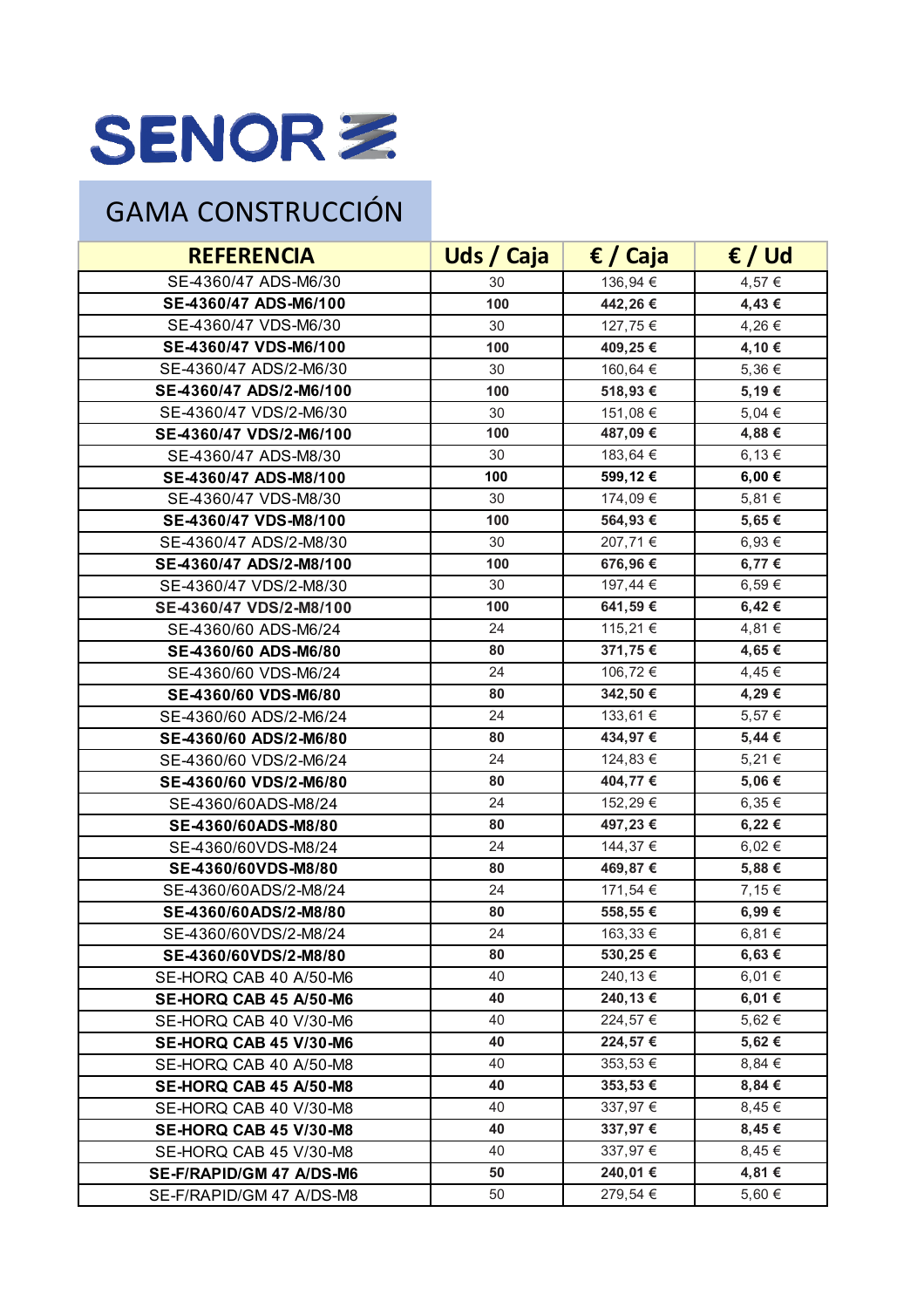| SE-F/RAPID/GM 47 V/DS-M6                    | 50       | 227,62 €           | 4,56 €         |
|---------------------------------------------|----------|--------------------|----------------|
| SE-F/RAPID/GM 47 V/DS-M8                    | 50       | 267,06 €           | 5,35 €         |
| SE-F/RAPID/GM 60 A/DS-M6                    | 50       | 248,85€            | 4,98 €         |
| SE-F/RAPID/GM 60 A/DS-M8                    | 50       | 297,80 €           | 5,96€          |
| SE-F/RAPID/GM 60 V/DS-M6                    | 50       | 235,88€            | 4,72€          |
| SE-F/RAPID/GM 60 V/DS-M8                    | 50       | 284,83 €           | 5,70 €         |
| <b>SE-PL-25 A/M6</b>                        | 30       | 148,61 €           | 4,96€          |
| SE-PL-25 A/M8                               | 30       | 172,48 €           | 5,75 €         |
| <b>SE-PL-25 V/M6</b>                        | 30       | 143,67 €           | 4,79€          |
| SE-PL-25 V/M8                               | 30       | 167,48 €           | 5,59€          |
| <b>SE-PL-50 A/M6-25</b>                     | 25       | 121,19€            | 4,85 €         |
| SE-PL-50 A/M8-25                            | 25       | 171,89 €           | 6,88 €         |
| <b>SE-PL-50 V/M6-25</b>                     | 25       | 115,00 €           | 4,60 €         |
| SE-PL-50 V/M8-25                            | 25       | 165,46 €           | 6,62 €         |
| <b>SE-PL-50 A/M6-100</b>                    | 100      | 469,40€            | 4,70 €         |
| SE-PL-50 A/M8-100                           | 100      | 672,25€            | 6,73 €         |
| <b>SE-PL-50 V/M6-100</b>                    | 100      | 446,99€            | 4,47€          |
| SE-PL-50 V/M8-100                           | 100      | 648,88€            | 6,49€          |
| <b>SE-A470 A/M6</b>                         | 50       | 301,92€            | 6,04 €         |
| SE-A470 A/M8                                | 50       | 402,68 €           | 8,05 €         |
| <b>SE-A460 V/M6</b>                         | 50       | 294,84€            | 5,90 €         |
| SE-A460 V/M8                                | 50       | 418,68 €           | 8,38 €         |
| <b>SE-A470 A/C2/M6</b>                      | 40       | 290,61€            | 7,27 €         |
| SE-A470 A/C2/M8                             | 40       | 370,80 €           | 9,27 €         |
| <b>SE-A460 V/C2/M6</b>                      | 40       | 282,12€            | 7,06€          |
| SE-A460 V/C2/M8                             | 40       | 362,31 €           | $9,06 \in$     |
|                                             |          |                    |                |
| <b>SE-A4TB-50 AG/M6</b>                     | 50       | 298,98€            | 5,98€          |
| SE-A4TB-30 VG/M6                            | 50       | 288,37€            | 5,77 €         |
| <b>SE-A6-50A C/M6</b>                       | 30       | 173,38 €           | 5,78€          |
| SE-A6-50A C/M8                              | 30       | 178,68 €           | 5,96 €         |
| <b>SE-A6-30V C/M6</b>                       | 30       | 168,44 €           | 5,62€          |
| SE-A6-30V C/M8                              | 30       | 172,68 €           | 5,76 €         |
| <b>SE-A6/E 50A C/M6</b>                     | 30       | 212,29€            | 7,08 €         |
| SE-A6/E 50A C/M8                            | 30       | 271,73 €           | 9,06€          |
| <b>SE-A6/E 30V C/M6</b>                     | 30       | 198,14 €           | 6,61 €         |
| SE-A6/E 30V C/M8                            | 30       | 251,57€            | 8,39€          |
| <b>SE-FTD NIVEL 47/15</b>                   | 15       | 104,84 €           | 6,99€          |
| SE-FTD NIVEL 47/50                          | 50       | 343,21 €           | 6,87 €         |
| <b>SE-A4TI/47 A DS/M6</b>                   | 30       | 227,87 €           | 7,60 €         |
| SE-A4TI/47 A DS/M8                          | 30       | 274,92 €           | 9,17€          |
| <b>SE-A4TI/47 V DS/M6</b>                   | 30       | 220,44 €           | 7,35 €         |
| SE-A4TI/47 V DS/M8                          | 30       | 267,84 €           | 8,93 €         |
| <b>SE-A4TI/60 A DS/M6</b>                   | 30       | 232,12€            | 7,74 €         |
| SE-A4TI/60 A DS/M8                          | 30       | 279,51 €           | $9,32 \in$     |
| <b>SE-A4TI/60 V DS/M6</b>                   | 30       | 223,97€            | 7,47 €         |
| SE-A4TI/60 V DS/M8                          | 30       | 271,38 €           | $9,05 \in$     |
| <b>SE-T5000/A-M6</b>                        | 100      | 456,42€            | 4,57 €         |
| SE-T5000/A-M8                               | 100      | 649,20€            | $6,50 \in$     |
| <b>SE-T5000/V-M6</b>                        | 100      | 425,76€            | 4,26€          |
| SE-T5000/V-M8                               | 100      | 618,54 €           | 6,19€          |
| <b>SE-105/PCV-M4-30</b><br>SE-105/PCV-M6-30 | 30<br>30 | 113,59€<br>113,59€ | 3,79€<br>3,79€ |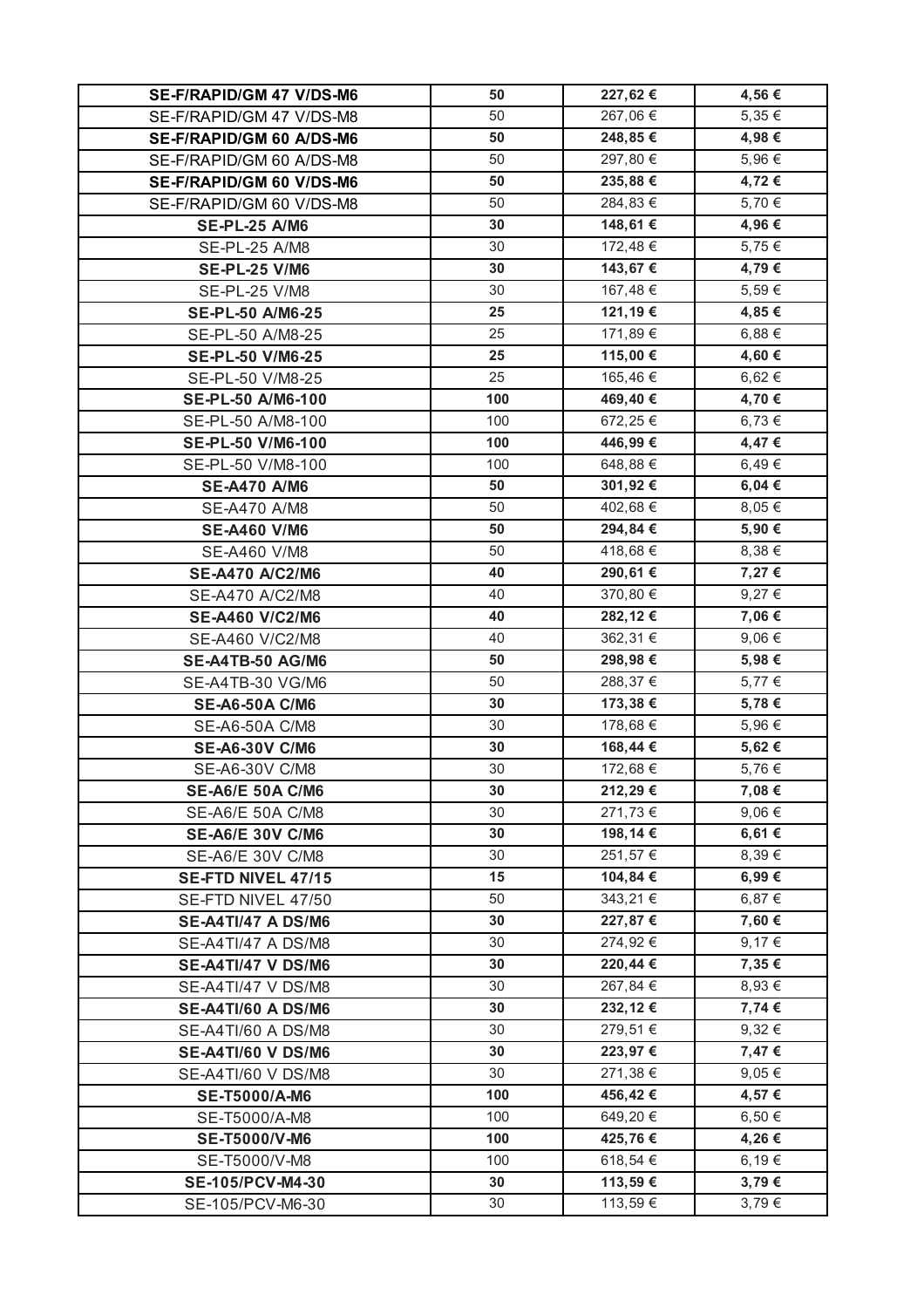| SE-105/PCV-M4-100                 | 100 | 356,18€  | 3,57€      |
|-----------------------------------|-----|----------|------------|
| SE-105/PCV-M6-100                 | 100 | 356,18€  | $3,57 \in$ |
| <b>SE-105/PCCV-M6-30</b>          | 30  | 151,09 € | 5,04 €     |
| SE-105/PCCV-M6-100                | 100 | 485,90 € | 4,86€      |
| SE-4715 G/DS-M6/50                | 50  | 403,94 € | $8,08 \in$ |
| SE-4715 G/DS-M8/50                | 50  | 416,92€  | 8,34 €     |
| SE-4725 V/DS-M6/50                | 50  | 421,04 € | $8,43 \in$ |
| SE-4725 V/DS-M8/50                | 50  | 436,96€  | 8,74 €     |
| SE-4750 A/DS-M6/50                | 50  | 441,09€  | $8,83 \in$ |
| SE-4750 A/DS-M8/50                | 50  | 456,42€  | 9,13€      |
| SE-4775 R/DS-M6/50                | 50  | 457,61 € | $9,16 \in$ |
| SE-4775 R/DS-M8/50                | 50  | 478,24 € | 9,57€      |
| SE-6015 G/DS-M6/35                | 35  | 289,37€  | 8,27 €     |
| SE-6015 G/DS-M8/35                | 35  | 302,16€  | 8,64 €     |
| SE-6025 V/DS-M6/35                | 35  | 307,53 € | 8,79€      |
| SE-6025 V/DS-M8/35                | 35  | 319,10€  | 9,12€      |
| SE-6050 A/DS-M6/35                | 35  | 324,86 € | 9,29€      |
| SE-6050 A/DS-M8/35                | 35  | 336,42€  | 9,62€      |
| SE-6075 R/DS-M6/35                | 35  | 334,78 € | 9,57 €     |
| SE-6075 R/DS-M8/35                | 35  | 353,35€  | 10,10 €    |
| SE-STRIB CAB 20 G-M6/25           | 25  | 237,06 € | $9,49 \in$ |
| SE-STRIB CAB 20 G-M8/25           | 25  | 270,38€  | 10,82€     |
| SE-STRIB CAB 45 V-M6/25           | 25  | 257,40 € | 10,30 €    |
| SE-STRIB CAB 45 V-M8/25           | 25  | 275,39€  | 11,02€     |
| SE-STRIB CAB 75 A-M6/25           | 25  | 278,63 € | 11,15 €    |
| SE-STRIB CAB 75 A-M8/25           | 25  | 283,05€  | 11,33 €    |
| SE-STRIB CAB 120 R-M6/25          | 25  | 285,12€  | 11,41 €    |
| <b>SE-STRIB CAB 120 R-M8/25</b>   | 25  | 289,54 € | 11,59€     |
| SE-A4MIXTO 20 G/C-M6/15           | 15  | 183,81 € | 12,26 €    |
| <b>SE-A4MIXTO 20 G/C-M8/15</b>    | 15  | 186,64 € | 12,45 €    |
| SE-A4MIXTO 45 V/C-M6/15           | 15  | 186,47€  | 12,44 €    |
| <b>SE-A4MIXTO 45 V/C-M8/15</b>    | 15  | 189,30€  | 12,62 €    |
| SE-A4MIXTO 75 A/C-M6/15           | 15  | 188,42 € | 12,57 €    |
| <b>SE-A4MIXTO 75 A/C-M8/15</b>    | 15  | 191,78 € | 12,79€     |
| SE-A4MIXTO 120 R/C-M6/15          | 15  | 191,25 € | 12,75 €    |
| SE-A4MIXTO 120 R/C-M8/15          | 15  | 194,43 € | 12,97 €    |
| SE-A4MIXTO 20 G/C-M10/15          | 15  | 255,64 € | 17,05 €    |
| SE-A4MIXTO 45 V/C-M10/15          | 15  | 258,47€  | 17,24 €    |
| SE-A4MIXTO 75 A/C-M10/15          | 15  | 260,94 € | 17,40 €    |
| SE-A4MIXTO 120 R/C-M10/15         | 15  | 265,36€  | 17,70 €    |
| SE-A4MIXTO E 20 G/C-M6/15         | 15  | 215,49€  | 14,37 €    |
| <b>SE-A4MIXTO E 20 G/C-M8/15</b>  | 15  | 225,74 € | 15,05€     |
| SE-A4MIXTO E 45 V/C-M6/15         | 15  | 218,13 € | 14,55 €    |
| <b>SE-A4MIXTO E 45 V/C-M8/15</b>  | 15  | 228,21€  | 15,22 €    |
| SE-A4MIXTO E 75 A/C-M6/15         | 15  | 220,62 € | 14,71 €    |
| <b>SE-A4MIXTO E 75 A/C-M8/15</b>  | 15  | 231,05€  | 15,41 €    |
| SE-A4MIXTO E 120 R/C-M6/15        | 15  | 223,44 € | 14,90 €    |
| <b>SE-A4MIXTO E 120 R/C-M8/15</b> | 15  | 233,35€  | 15,56€     |
| SE-MSN-90 V 45/M6-25              | 25  | 363,55 € | 14,55 €    |
| SE-MSN-90 V 45/M8-25              | 25  | 380,50 € | 15,22 €    |
| SE-MSN-90 A 75/M6-25              | 25  | 367,68€  | 14,71 €    |
| SE-MSN-90 A 75/M8-25              | 25  | 385,25€  | 15,41 €    |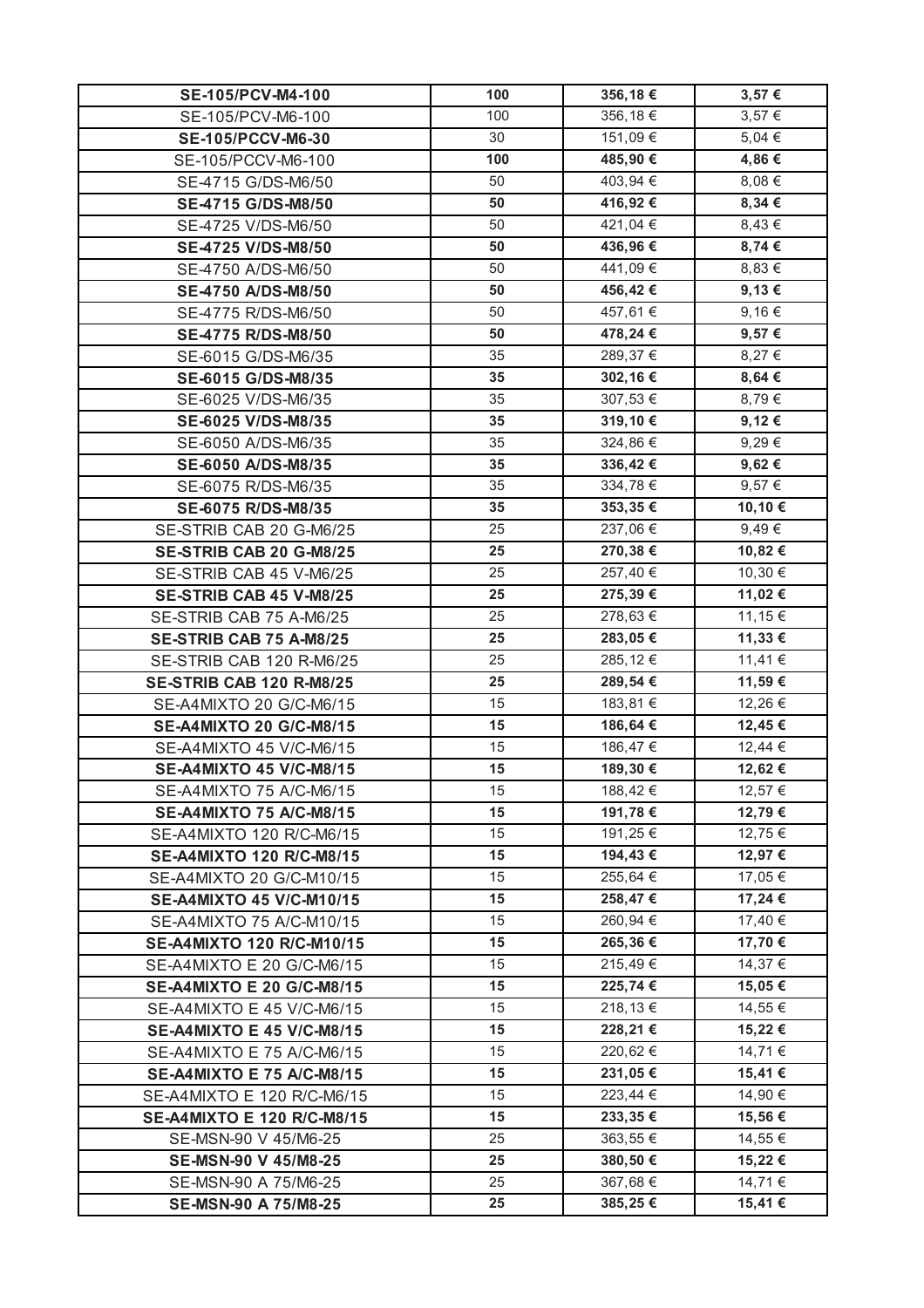| SE-MSN-90 R 120/M6-25       | 25       | 372,39€               | 14,90 €    |
|-----------------------------|----------|-----------------------|------------|
| SE-MSN-90 R 120/M8-25       | 25       | 389,00 €              | 15,56€     |
| SE-A4TIM/47 20G-M6/15       | 15       | 222,67€               | 14,85 €    |
| SE-A4TIM/47 20G-M8/15       | 15       | 225,39€               | 15,03 €    |
| SE-A4TIM/47 45V-M6/15       | 15       | 225,05€               | 15,01 €    |
| SE-A4TIM/47 45V-M8/15       | 15       | 227,94 €              | 15,20€     |
| SE-A4TIM/47 75A-M6/15       | 15       | 227,27 €              | 15,16 €    |
| SE-A4TIM/47 75A-M8/15       | 15       | 230,32€               | 15,36€     |
| SE-A4TIM/47 120R-M6/15      | 15       | $\overline{2}29,82$ € | 15,33 €    |
| SE-A4TIM/47 120R-M8/15      | 15       | 232,71€               | 15,52€     |
| SE-A4TIM/60 20G-M6/15       | 15       | 225,39€               | 15,03 €    |
| SE-A4TIM/60 20G-M8/15       | 15       | 228,12€               | 15,21 €    |
| SE-A4TIM/60 45V-M6/15       | 15       | 227,94 €              | 15,20 €    |
| SE-A4TIM/60 45V-M8/15       | 15       | 230,67€               | 15,38€     |
| SE-A4TIM/60 75A-M6/15       | 15       | 229,99€               | 15,34 €    |
| SE-A4TIM/60 75A-M8/15       | 15       | 232,71€               | 15,52€     |
| SE-A4TIM/60 120R-M6/15      | 15       | 232,54 €              | 15,51 €    |
| SE-A4TIM/60 120R-M8/15      | 15       | 235,59€               | 15,71 €    |
| SE-HORQ/47DS-M6/30          | 30       | 69,00 €               | 2,30€      |
| SE-HORQ/47DS-M6/100         | 100      | 212,29€               | 2,13€      |
| SE-HORQ/60DS-M6/24          | 24       | 57,47 €               | 2,40€      |
| SE-HORQ/60DS-M6/80          | 80       | 178,33 €              | 2,23 €     |
| SE-PL-50 G-M6/100           | 100      | 231,16€               | 2,32 €     |
| <b>SE-TRN/704-M4/20</b>     | 20       | 17,70 €               | $0,89 \in$ |
| SE-TRN/706-M6/20            | 20       | 17,70 €               | 0,89€      |
| SE-TRN/704-M4/200           | 200      | 176,91 €              | $0,89 \in$ |
| SE-TRN/706-M6/200           | 200      | 176,91 €              | 0,89€      |
| <b>SE-F/RAPID 47DS2-100</b> | 100      | 184,23€               | 1,85 €     |
| SE-F/RAPID 60DS2-50         | 50       | 102,61 €              | 2,06 €     |
| SE-3800/TD1 + TA - 24       | 24       | 98,80€                | 4,12€      |
| SE-3800/TD1 + TA - 100      | 100      | 398,64 €              | 3,99€      |
| SE-3801/TD1 + TA - 24       | 24       | 97,10€                | 4,05 €     |
| SE-3801/TD1 + TA - 100      | 100      | 392,74 €              | 3,93 €     |
| SE-3802/TD1-50              | 50       | 310,77€               | 6,22€      |
| SE-3803/TD1-50              | 50       | 306,65 €              | 6,14€      |
| SE-3900/TD2-45              | 45       | 338,07 €              | 7,52€      |
| SE-3901/TD2-45              | 45       | 331,19€               | 7,36 €     |
| SE-3802/LD1-25              | 25       | 226,92€               | 9,08€      |
| SE-3802/LD1-50              | 50       | 448,17 €              | 8,97€      |
| <b>SE-FTD OMEGA-50</b>      | 50       | 264,18€               | 5,29€      |
| SE-4800/15-TDM/30           | 30       | 269,61 €              | 8,99€      |
|                             | 30       | 272,81 €              | 9,10€      |
| SE-4800/30-TDM/30           | 30       | 274,57 €              | 9,16€      |
| SE-4800/50-TDM/30           |          |                       |            |
| SE-4800/75-TDM/30           | 30<br>25 | 277,39€               | 9,25€      |
| SE-7600/TB2-25              |          | 157,45 €              | $6,30 \in$ |
| SE-7602/TB2-25              | 25       | 153,03 €              | 6,13€      |
| SE-7600/LD2-20              | 20       | 248,39€               | 12,42 €    |
| SE-8600/TB3-25              | 25       | 201,68€               | 8,07€      |
| SE-8602/TB3-25              | 25       | 197,85 €              | 7,92 €     |
| SE-9600/15-TBM2/25          | 25       | 246,49€               | 9,86€      |
| SE-9600/30-TBM2/25          | 25       | 260,67€               | 10,43 €    |
| SE-9600/50-TBM2/25          | 25       | 274,72€               | 10,99€     |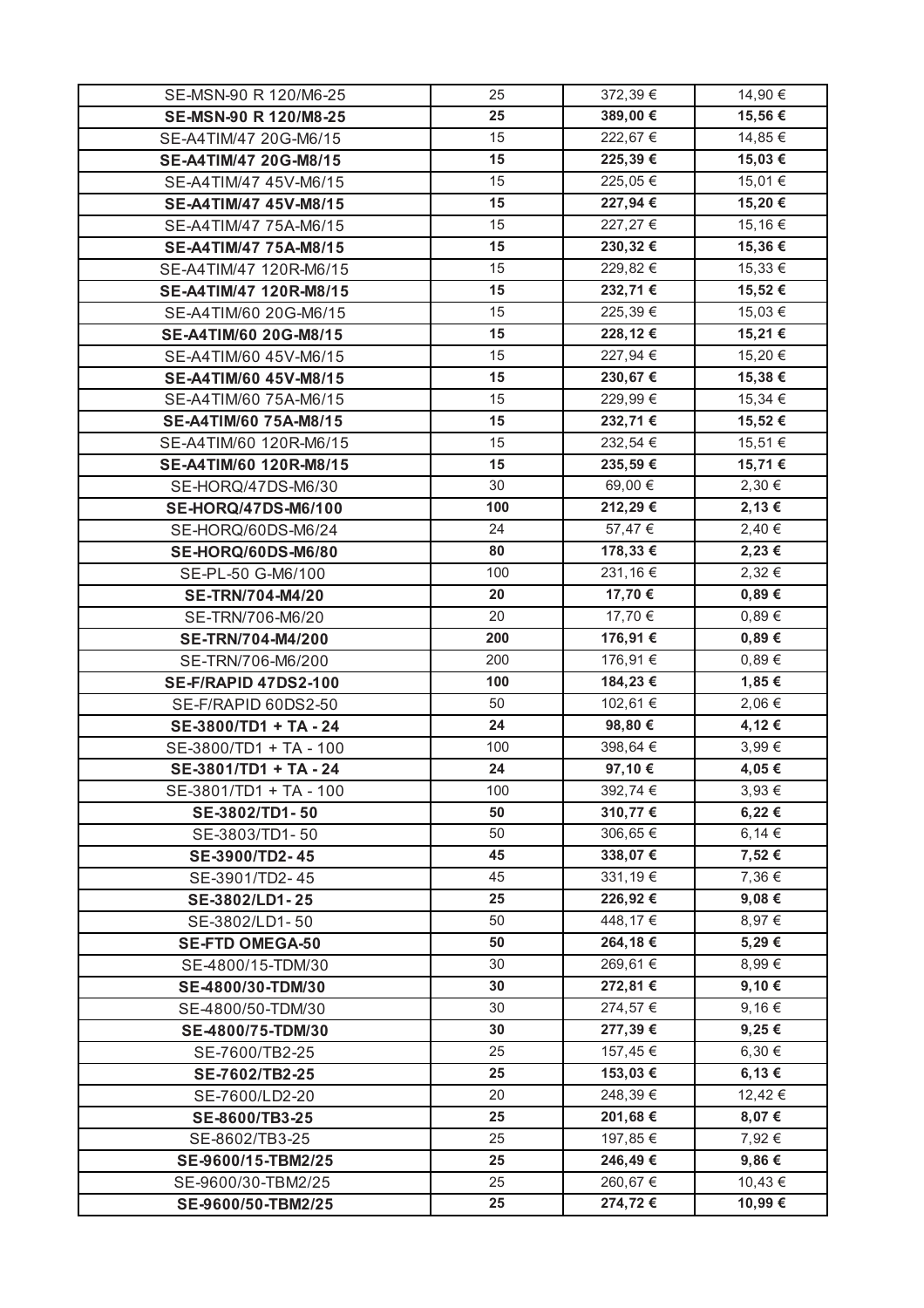| SE-9600/75-TBM2/25    | 25  | 287,02€  | 11,49€     |
|-----------------------|-----|----------|------------|
| <b>SE-TMT/50 R-25</b> | 25  | 202,27€  | 8,10€      |
| SE-TAV-500/11A-12     | 12  | 56,62€   | 4,72 €     |
| SE-TAV-500/11R-12     | 12  | 58,89€   | 4,91 €     |
| SE-TP/V 150-50        | 50  | 500,06 € | 10,01 €    |
| <b>SE-TP/A 280-50</b> | 50  | 519,51€  | 10,40€     |
| SE-TP/R 400-50        | 50  | 539,57€  | 10,80 €    |
| SE-TS-80 V 150/16     | 16  | 101,54 € | $6,35 \in$ |
| SE-TS-80 V 150/50     | 50  | 309,00 € | 6,18€      |
| SE-TS-80 A 280/16     | 16  | 107,57€  | 6,73€      |
| SE-TS-80 A 280/50     | 50  | 327,87 € | 6,56 €     |
| SE-TS-80 R 400/16     | 16  | 113,99€  | 7,13 €     |
| SE-TS-80 R 400/50     | 50  | 346,15€  | 6,93 €     |
| SE-TS-60 V 150/25     | 25  | 340,85€  | 13,64 €    |
| SE-TS-60 A 280/25     | 25  | 359,42€  | 14,38 €    |
| SE-TS-60 R 400/25     | 25  | 378,29€  | 15,14 €    |
| SE-ACV-50/150 V/30    | 30  | 775,40 € | 25,85€     |
| SE-ACV-50/280 A/30    | 30  | 785,60€  | 26,19€     |
| SE-ACV-50/400 R/30    | 30  | 795,81 € | 26,53 €    |
| <b>SE-TSC-20 V/60</b> | 60  | 329,05€  | 5,49€      |
| SE-TSC-30 A/60        | 60  | 360,19€  | 6,01€      |
| <b>SE-TSC-50 R/60</b> | 60  | 382,83€  | 6,39€      |
| SE-CN4-2-M4-100       | 100 | 75,49€   | $0,76 \in$ |
| <b>SE-CN4-2-M4-30</b> | 30  | 23,37€   | $0,78 \in$ |
| SE-CN6-2-M6-100       | 100 | 77,85 €  | 0,78€      |
| <b>SE-CN6-2-M6-30</b> | 30  | 24,07€   | 0,81€      |
| SE-SR-M6-75           | 75  | 89,35 €  | 1,20 €     |
| <b>SE-SR-M8-75</b>    | 75  | 95,53€   | 1,28€      |
| SE-SRC-M6-75          | 75  | 118,54 € | 1,59€      |
| <b>SE-SRC-M8-75</b>   | 75  | 124,72 € | 1,67 €     |
|                       |     |          |            |
|                       |     |          |            |
|                       |     |          |            |
|                       |     |          |            |
|                       |     |          |            |
|                       |     |          |            |
|                       |     |          |            |
|                       |     |          |            |
|                       |     |          |            |
|                       |     |          |            |
|                       |     |          |            |
|                       |     |          |            |
|                       |     |          |            |
|                       |     |          |            |
|                       |     |          |            |
|                       |     |          |            |
|                       |     |          |            |
|                       |     |          |            |
|                       |     |          |            |
|                       |     |          |            |
|                       |     |          |            |
|                       |     |          |            |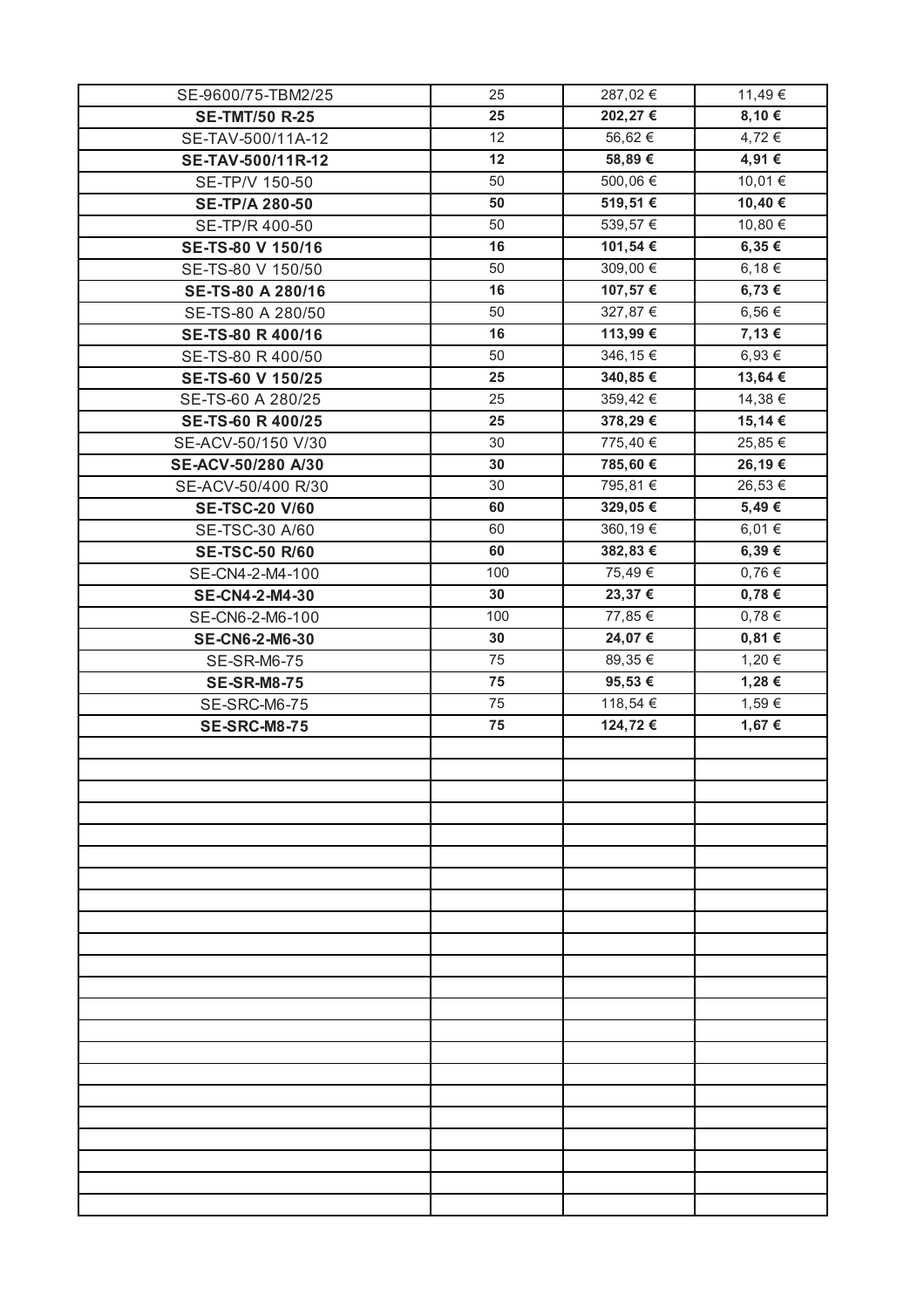| <b>GAMA INDUSTRIA</b>         | 2022   |
|-------------------------------|--------|
| <b>REFERENCIA</b>             |        |
| SE-AS-PLUS/L4 A.FIBRA         | 2,46€  |
| <b>SE-AS-PLUS/L6 A.FIBRA</b>  | 2,46€  |
| SE-AS-PLUS/L6 A.METAL         | 4,65€  |
| <b>SE-AS-PLUS/L8 A.METAL</b>  | 5,57€  |
| SE-AS + AC/LG 15 METAL        | 8,65€  |
| SE-AS + AC/LV 30 METAL        | 8,72€  |
| SE-AS + AC/LA 50 METAL        | 8,77€  |
| <b>SE-AS + AC/LR 75 METAL</b> | 8,85€  |
| SE-TA-30/M6                   | 2,10€  |
| <b>SE-TA-30/M8</b>            | 2,19€  |
| <b>SE-TA-50/M6</b>            | 2,17€  |
| <b>SE-TA-50/M8</b>            | 2,24€  |
| SE-TAC-30/M6                  | 2,33€  |
| <b>SE-TAC-30/M8</b>           | 2,41€  |
| SE-TAC-50/M6                  | 2,40€  |
| <b>SE-TAC-50/M8</b>           | 2,49€  |
| SE-TAF-10 G/M8                | 3,33€  |
| <b>SE-TAF-20 V/M8</b>         | 3,46€  |
| SE-TCM-15 G/INOX/M8           | 5,78€  |
| SE-TCM-30 V/INOX/M8           | 5,91€  |
| SE-TCM-50 A/INOX/M8           | 5,99€  |
| SE-TCM-75 R/INOX/M8           | 6,05€  |
| SE-SCM-20 G/INOX/M8           | 8,98€  |
| <b>SE-SCM-45 V/INOX/M8</b>    | 9,12€  |
| SE-SCM-75 A/INOX/M8           | 9,27€  |
| SE-SCM-120 R/INOX/M8          | 9,40€  |
| SE-A6/IH-30 V/M8              | 9,54€  |
| SE-A6/IH-50A/M8               | 10,19€ |
| SE-A6/IE-30 V/M8              | 10,67€ |
| SE-A6/IE-50A/M8               | 11,32€ |
| <b>SE-TAV/4000 G</b>          | 49,24€ |
| <b>SE-TAV/4000 V</b>          | 52,20€ |
| <b>SE-TAV/4000 A</b>          | 55,17€ |
| <b>SE-TAV/4000 R</b>          | 57,88€ |
| <b>SE-TAV/4000 EG</b>         | 52,64€ |
| <b>SE-TAV/4000 EV</b>         | 55,60€ |
| <b>SE-TAV/4000 EA</b>         | 58,57€ |
| <b>SE-TAV/4000 ER</b>         | 61,28€ |
| SE-A4M8-MIXTO/20 G            | 19,39€ |
| SE-A4M8-MIXTO/45 V            | 19,61€ |
| SE-A4M8-MIXTO/75 A            | 19,78€ |
| <b>SE-A4M8-MIXTO/120 R</b>    | 19,92€ |
| SE-A4M10-MIXTO/20 G           | 19,49€ |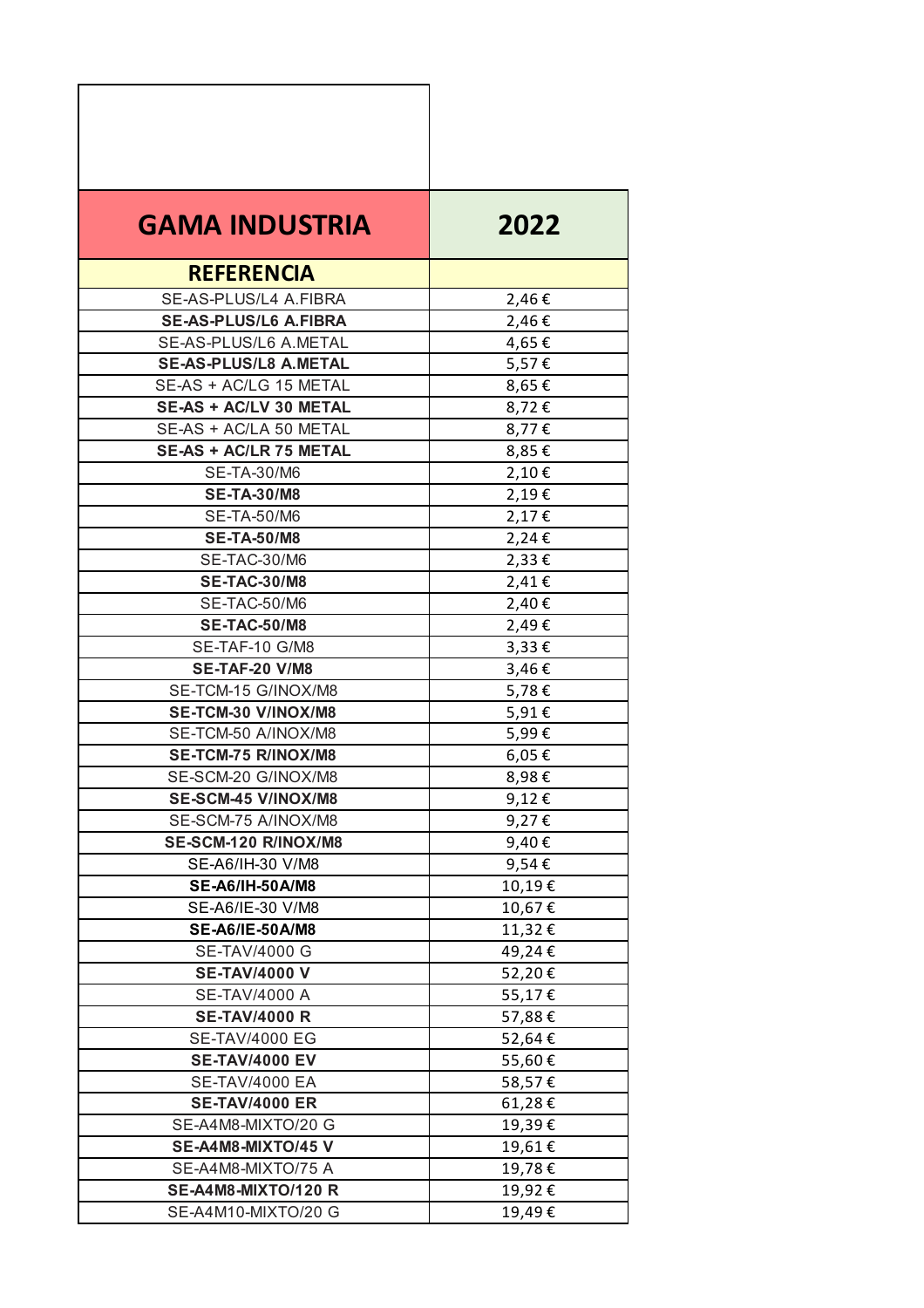| SE-A4M10-MIXTO/45 V                                 | 19,67€           |
|-----------------------------------------------------|------------------|
| SE-A4M10-MIXTO/75 A                                 | 19,87€           |
| <b>SE-A4M10-MIXTO/120 R</b>                         | 20,15€           |
| SE-A4MIXTO E 20 G/I-M8                              | 20,18€           |
| SE-A4MIXTO E 45 V/I-M8                              | 20,33€           |
| SE-A4MIXTO E 75 A/I-M8                              | 20,52€           |
| <b>SE-A4MIXTO E 120 R/I-M8</b>                      | 20,67€           |
| SE-TAV-6000/40 G                                    | 73,07€           |
| SE-TAV-6000/90 V                                    | 76,05€           |
| SE-TAV-6000/150 A                                   | 79,02€           |
| SE-TAV-6000/240 R                                   | 82,00€           |
| SE-TAV-7000/80 G                                    | 112,55€          |
| SE-TAV-7000/180 V                                   | 113,12€          |
| SE-TAV-7000/300 A                                   | 113,69€          |
| SE-TAV-7000/480 R                                   | 114,26€          |
| <b>SE-BF-25</b>                                     | 2,83€            |
| <b>SE-BF-35</b>                                     | 2,86€            |
| SE-BF-45                                            | 2,89€            |
| <b>SE-BF-60</b>                                     | 2,91€            |
| SE-SPLIT/65-FUSIÓN                                  | 11,25€           |
| SE-SPLIT/70-FUSIÓN                                  | 11,42€           |
| SE-CF-10 G                                          | 4,66€            |
| <b>SE-CF-20 V</b>                                   | 4,90€            |
| SE-CF-30 A                                          | 5,01€            |
| <b>SE-CF-50 R</b>                                   | 5,15€            |
| SE-SPLIT/75-FUSIÓN                                  | 18,36€           |
| <b>SE-CR-10 G</b>                                   | 6,92€            |
| <b>SE-CR-20 V</b>                                   | 6,95€            |
| <b>SE-CR-30 A</b>                                   | 6,98€            |
| <b>SE-CR-50 R</b>                                   | 7,01€            |
| SE-TB/INOX E-20 G                                   | 20,94€           |
| SE-TB/INOX E-45 V                                   | 21,34€           |
| SE-TB/INOX E-75 A                                   | 21,73€           |
| SE-TB/INOX E-120 R                                  | 22,91€           |
| <b>SE-TBF-20 G</b>                                  | 28,84€           |
| SE-TBF-45 V                                         | 29,02€           |
| SE-TBF-75 A                                         | 29,38€           |
| <b>SE-TBF-120 R</b>                                 | 30,53€           |
| <b>SE-TBMF-20 G</b>                                 | 35,67€           |
| SE-TBMF-45 V                                        | 36,73€           |
| <b>SE-TBMF-75 A</b>                                 | 37,19€           |
| SE-TBMF-120 R                                       | 37,56€           |
| <b>SE-TBMF-ADAPTA 20 G</b>                          | 70,16€           |
| SE-TBMF-ADAPTA 45 V                                 | 70,67€           |
| <b>SE-TBMF-ADAPTA 75 A</b>                          | 71,12€           |
| SE-TBMF-ADAPTA 120 R                                | 71,51€           |
| SE-TBM/IX 20 G/M8                                   | 25,19€           |
| SE-TBM/IX 45 V/M8                                   | 25,90€           |
| <b>SE-TBM/IX</b><br>75 A/M8                         | 26,64€           |
| SE-TBM/IX 120 R/M8                                  | 27,00€           |
|                                                     |                  |
|                                                     |                  |
| <b>SE-TBM/IX 20 G + PT1</b><br>SE-TBM/IX 45 V + PT1 | 38,63€<br>39,35€ |